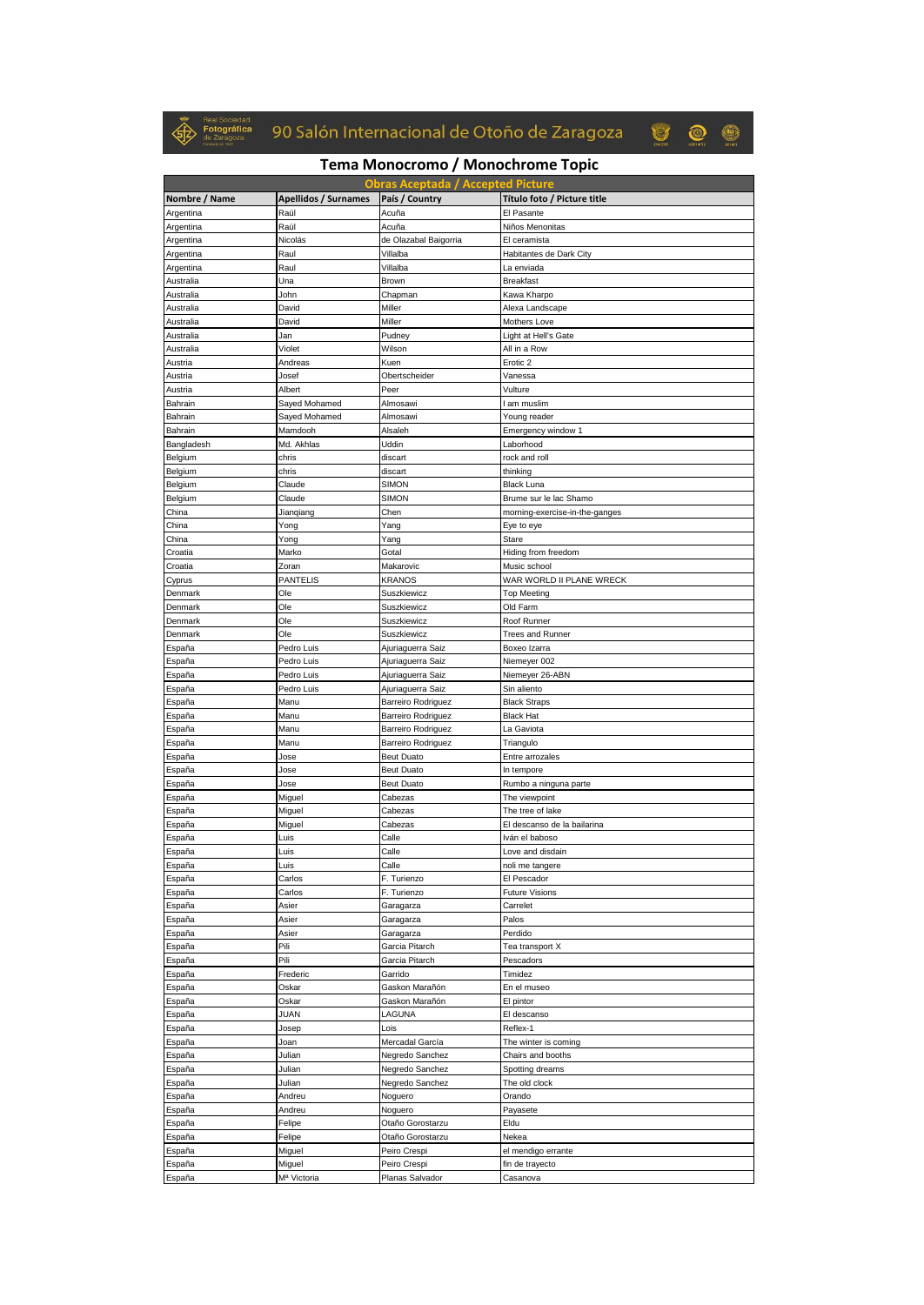| España               | Adelina          | Putellas             | CAT                                     |
|----------------------|------------------|----------------------|-----------------------------------------|
| España               | Adelina          | Putellas             | GABRIEL                                 |
| España               | Lluìs            | Remolá Pagés         | Delta del Ebro 3                        |
|                      |                  |                      |                                         |
| España               | David            | Ribera Cos           | <b>BARROCO</b>                          |
| España               | David            | Ribera Cos           | DEUX VIES                               |
| España               | David            | Ribera Cos           | SARA                                    |
| España               | CARLOS           | Rodrigo Balsalobre   | Berlin 15                               |
| España               | JOSE             | San Francisco Andrés | TRISTEZA                                |
| España               | JOSE             | San Francisco Andrés | SUENOS                                  |
| España               | JOSE             | San Francisco Andrés | JOANNA                                  |
| España               | lñaki            | San Martin           | Txikian Haundia 1                       |
| España               | Juan R.          | Velasco              | Luz y sombras                           |
| España               | Juan R.          | Velasco              | El ultimo beso                          |
| España               | Juan R.          | Velasco              | Manos                                   |
| Finland              | Petri            | Damstén              |                                         |
|                      |                  |                      | All My Belongings                       |
| Finland              | Hemmo            | Ristimaki            | Final spurt                             |
| Finland              | Hemmo            | Ristimaki            | Her master                              |
| Finland              | Hemmo            | Ristimaki            | Little man big dreams                   |
| Finland              | Jussi            | Talvitie             | Pain III                                |
| France               | <b>MARTIN</b>    | Paul                 | Ombres porteés                          |
| France               | <b>MARTIN</b>    | Paul                 | Duo                                     |
| France               | <b>MARTIN</b>    | Paul                 | Evolution                               |
| Germany              | Werner           | Baumann              | <b>Bestelltes Feld</b>                  |
| Germany              | Werner           | Baumann              | Urgent                                  |
| Germany              | Thomas           | Detzner              | Body Landscapes                         |
| Germany              | Tanja            | Zech                 | Silberruecken                           |
|                      |                  | Zech                 | Fighter                                 |
| Germany              | Tanja            |                      |                                         |
| Germany              | Tanja            | Zech                 | Jonas III                               |
| Hungary              | Tamas            | Fekete               | After waking                            |
| Hungary              | Julianna         | Szepesi              | Rainy Venice                            |
| India                | ABHIJIT          | <b>BANERJEE</b>      | Battle for victory                      |
| India                | <b>ABHIJIT</b>   | <b>BANERJEE</b>      | Fishing shapes                          |
| India                | <b>ABHIJIT</b>   | <b>BANERJEE</b>      | <b>Return Home</b>                      |
| India                | Pranab           | Basak                | journey begin                           |
| India                | Gopal            | Bhattacharjee        | FIRST STAPE                             |
| India                | GOUTAM           | CHATTERJEE           | HARMONIC                                |
| India                | TUHIN KANTI      | DAS                  | STORY OF A DAY                          |
| India                | Swarnendu        | Ghosh                | Ascent                                  |
|                      |                  |                      |                                         |
| India                | Swarnendu        | Ghosh                | <b>Time Keeper</b>                      |
| India                | <b>BHARGAV</b>   | HARGE                | NOOR BOLDYLOOK                          |
| India                | <b>INDRAJIT</b>  | <b>MITRA</b>         | SAFARILAND                              |
| India                | <b>INDRAJIT</b>  | <b>MITRA</b>         | Window Of Knowledge                     |
| India                | Debarshi         | Mukherjee            | Through my Eyes                         |
| India                | ARNAB            | <b>NANDI</b>         | <b>SNAKE CHARMER</b>                    |
| India                | ARNAB            | <b>NANDI</b>         | FUN JUMP                                |
|                      |                  |                      |                                         |
| India                | Suman            | Saha                 | awaiting for ferry                      |
| India                | RAGHU            | SARKAR               | Hope                                    |
| Ireland              | Vivien           | <b>Buckley</b>       | No                                      |
|                      |                  |                      |                                         |
| Ireland              | Graham           | Daly                 | Ghosts                                  |
| Ireland              | Graham           | Daly                 | The Sunbeam Shipwreck                   |
| Italy                | Alberto          | Agnolucci            | In attesa del temporale                 |
| Italy                | Alberto          | Agnolucci            | Linee Curve Luci Ombre                  |
| Italy                | Marco            | Garabello            | Reflejos                                |
| Italy                | Marco            | Garabello            | <b>Stairs</b>                           |
| Italy                | <b>TOMELLERI</b> | Giuseppe             | Ploumanach nr.3                         |
| Italy                | <b>TOMELLERI</b> | Giuseppe             | Ploumanach nr.4                         |
| Italy                | <b>TOMELLERI</b> | Giuseppe             | Ploumanach nr.5                         |
| Italy                | <b>TOMELLERI</b> | Giuseppe             | Ploumanach nr.6                         |
| Italy                | <b>GIANCARLO</b> | MALAFRONTE           | BENEDETTO IL BUTTERO                    |
| Italy                | Massimo          | Pelagagge            | <b>Brume</b>                            |
| Italy                | Riccardo         | Villa                | Handcart bike 1                         |
|                      |                  |                      |                                         |
| Kuwait               | abdulrahman      | alterkait            | Recovery room                           |
| Kuwait               | abdulrahman      | alterkait            | Eritrean migrant                        |
| Moldova, Republic Of | Anatolie         | Poiata               | Lines of life                           |
| Netherlands          | Rudi             | Kleingeld            | Magical nature                          |
| Netherlands          | Rudi             | Kleingeld            | Power                                   |
| Netherlands          | Rudi             | Kleingeld            | Quiet light                             |
| Netherlands          | Huib             | Limberg              | me-and-myself                           |
| Netherlands          | Huib             | Limberg              | walking-the-circle                      |
| Netherlands          | Huib             | Limberg              | Hey, surpriseSame trousers like me!     |
| New Zealand          | Richard          | Laing                | Moody Milford                           |
| Oman                 | Ahmed            | Al Mahrooqi          | Features Bedouin                        |
| Oman                 | Ahmed            | Al Mahrooqi          | Taj Mahal                               |
| Oman                 | Salim            | Albusaidi            | aldhafra boy                            |
|                      | Hamed            |                      | Zahra-2                                 |
| Oman                 |                  | AlGhanboosi          |                                         |
| Oman                 | Mohammed         | Alhajri              | An escape from reality                  |
| Oman                 | Habib            | Alzadjali            | Village Girl 3                          |
| Oman<br>Poland       | Habib<br>Henryk  | Alzadjali<br>Chmiel  | Woman and Girl<br>The bridge in the fog |